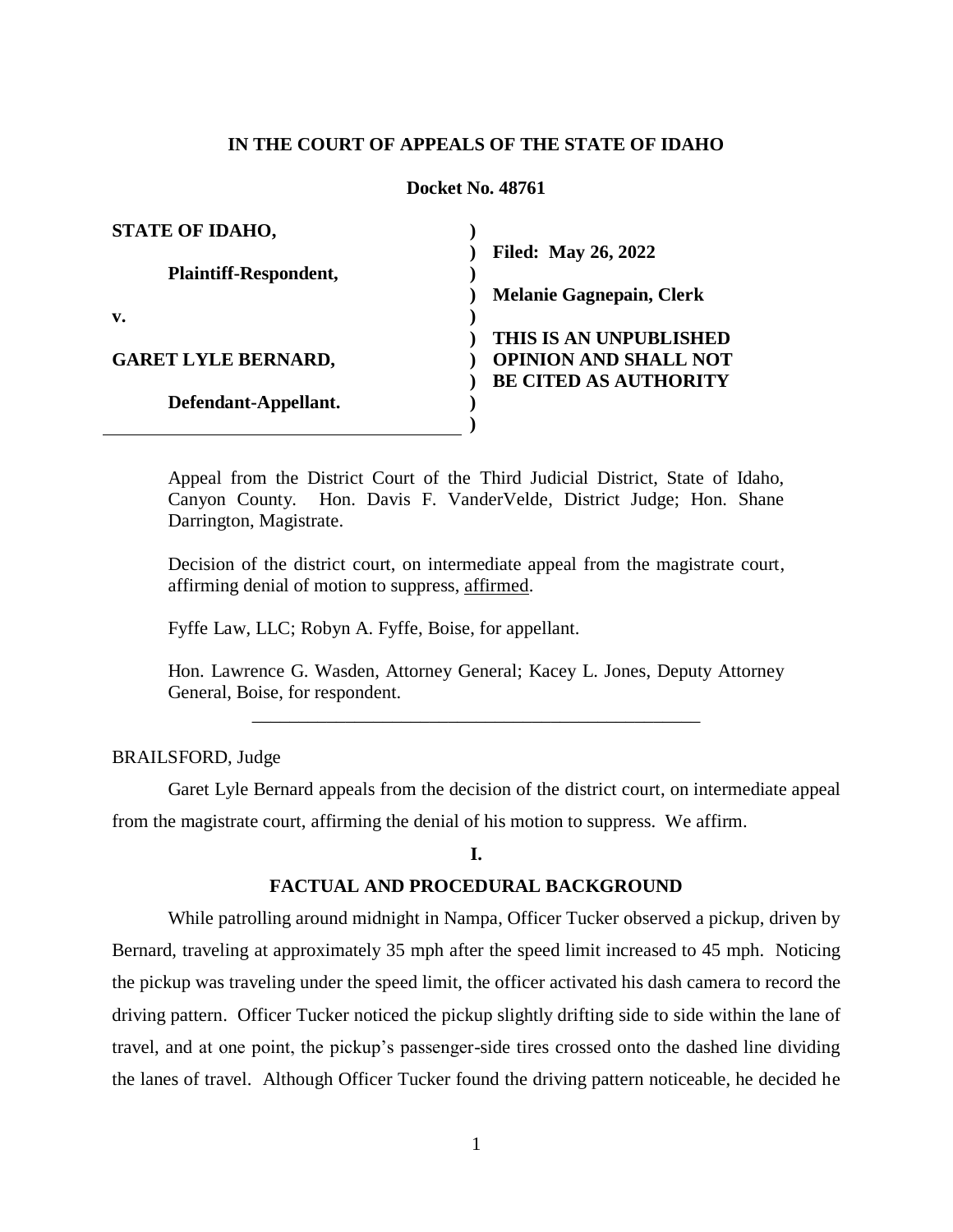did not have "a reason to stop [the pickup] at that moment," and he deactivated his dash camera but continued following the pickup.

Shortly thereafter, the pickup rounded a curve in the road, and Officer Tucker observed the pickup's driver-side tires cross over a solid yellow line into the center turn lane for approximately fifteen feet. Officer Tucker believed crossing the yellow line to be an "actual offense" under Idaho law, and based on that observation, "coupled with the pattern," he initiated a traffic stop. Officer Tucker contacted Bernard, smelled alcohol, observed additional signs of impairment, and ultimately arrested him for driving under the influence (DUI).

The State charged Bernard with misdemeanor DUI, Idaho Code § 18-8004(1)(a), and Bernard filed a motion to suppress, arguing Officer Tucker lacked reasonable suspicion to stop Bernard. At the suppression hearing, Officer Tucker and Bernard testified. Additionally, the video from Officer Tucker's dash camera and a drawing of the area of the traffic stop were admitted into evidence. At the conclusion of the hearing, the magistrate court denied Bernard's motion. The court noted that Officer Tucker testified Bernard's driving pattern "was not within . . . the broad range of normal driving behavior" and that this behavior included traveling ten miles under the speed limit, slightly drifting within the lane, "touching the center white line," and "cross[ing] the yellow line." Based on these facts, the court concluded "under the totality of circumstances analysis [Bernard] had given [Officer Tucker] reasonable and articulable suspicion to effectuate the stop."

Following this ruling, Bernard conditionally pled guilty to DUI and reserved his right to appeal the denial of his suppression motion. On intermediate appeal to the district court, Bernard argued that crossing the solid yellow line into the center turn lane was not a violation of I.C.  $\S$  49-637<sup>1</sup> and that his driving pattern did not establish a reasonable suspicion he was driving under the influence. The district court ruled that the magistrate court never concluded Bernard had violated I.C. § 49-637 and declined to consider Bernard's argument that he did not violate this provision. Further, the district court ruled "Bernard's driving pattern, when taken as a whole, provided reasonable, articulable suspicion for the stop."

 $\overline{a}$ 

<sup>1</sup> Idaho Code § 49-637 provides in part that "a vehicle shall be driven as nearly as practicable entirely within a single lane and shall not be moved from that lane until the driver has first ascertained that the movement can be made with safety." I.C. § 49-637(1).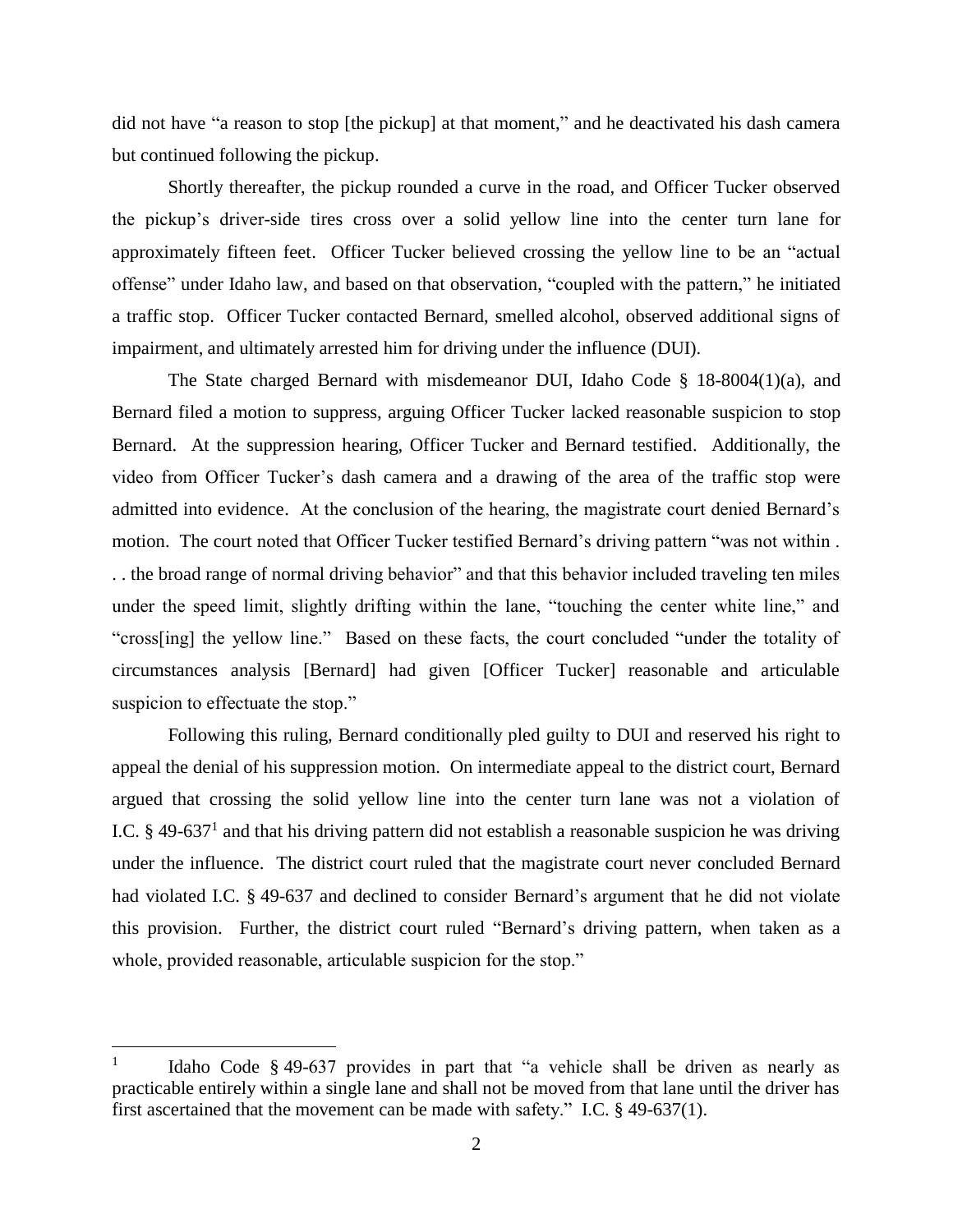Bernard timely appeals the district court's order affirming the magistrate court's denial of his suppression motion.

### **II.**

### **STANDARD OF REVIEW**

For an appeal from the district court, sitting in its appellate capacity over a case from the magistrate division, we review the magistrate court record to determine whether there is substantial and competent evidence to support the magistrate court's findings of fact and whether the magistrate court's conclusions of law follow from those findings. *State v. Korn*, 148 Idaho 413, 415, 224 P.3d 480, 482 (2009). However, as a matter of appellate procedure, our disposition of the appeal will affirm or reverse the decision of the district court. *State v. Trusdall*, 155 Idaho 965, 968, 318 P.3d 955, 958 (Ct. App. 2014). Thus, we review the magistrate court's findings and conclusions, whether the district court affirmed or reversed the magistrate court and the basis therefore, and either affirm or reverse the district court.

The standard of review of a suppression motion is bifurcated. When a decision on a motion to suppress is challenged, we accept the trial court's findings of fact that are supported by substantial evidence, but we freely review the application of constitutional principles to the facts as found. *State v. Atkinson*, 128 Idaho 559, 561, 916 P.2d 1284, 1286 (Ct. App. 1996). At a suppression hearing, the power to assess the credibility of witnesses, resolve factual conflicts, weigh evidence, and draw factual inferences is vested in the trial court. *State v. Valdez-Molina*, 127 Idaho 102, 106, 897 P.2d 993, 997 (1995); *State v. Schevers*, 132 Idaho 786, 789, 979 P.2d 659, 662 (Ct. App. 1999).

#### **III.**

## **ANALYSIS**

Bernard challenges the conclusion that Officer Tucker had reasonable suspicion for the traffic stop. A traffic stop by an officer constitutes a seizure of the vehicle's occupants and implicates the Fourth Amendment's prohibition against unreasonable searches and seizures. *Delaware v. Prouse*, 440 U.S. 648, 653 (1979); *Atkinson*, 128 Idaho at 561, 916 P.2d at 1286. Under the Fourth Amendment, an officer may stop a vehicle to investigate possible criminal behavior if there is a reasonable and articulable suspicion that the vehicle is being driven contrary to traffic laws. *United States v. Cortez*, 449 U.S. 411, 417 (1981); *State v. Flowers*, 131 Idaho 205, 208, 953 P.2d 645, 648 (Ct. App. 1998). Specifically, the Idaho Supreme Court has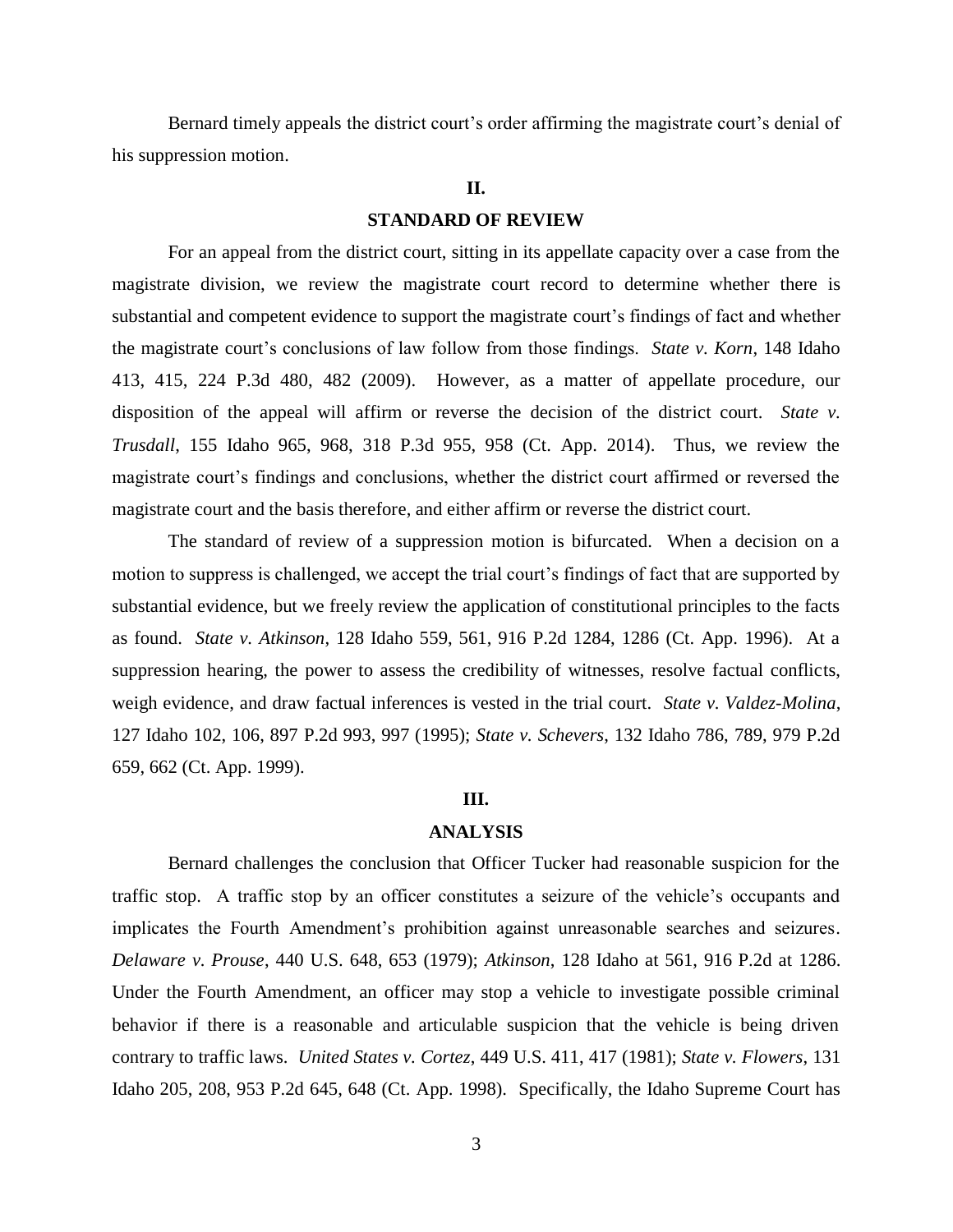identified two possible justifications for a traffic stop: (1) the officer has a reasonable, articulable suspicion that the driver has committed an offense, such as a traffic offense, or (2) the officer has a reasonable, articulable suspicion that the driver is engaged in other criminal activity, such as driving under the influence. *State v. Fuller*, 163 Idaho 585, 588, 416 P.3d 957, 960 (2018); *State v. Neal*, 159 Idaho 439, 442, 362 P.3d 514, 517 (2015).

The reasonableness of the suspicion must be evaluated upon the totality of the circumstances at the time of the stop. *State v. Ferreira*, 133 Idaho 474, 483, 988 P.2d 700, 709 (Ct. App. 1999). The reasonable suspicion standard requires less than probable cause but more than mere speculation or instinct on the part of the officer. *Id*. An officer may draw reasonable inferences from the facts in his or her possession, and those inferences may be drawn from the officer's experience and law enforcement training. *State v. Montague*, 114 Idaho 319, 321, 756 P.2d 1083, 1085 (Ct. App. 1988).

A driving pattern may give rise to a reasonable suspicion of DUI where the pattern is not within the broad range of normal driving behavior. *Neal*, 159 Idaho at 443, 362 P.3d at 518. This Court has previously ruled that a driving pattern "was not within the range of normal driving behavior and was an objective indication that the driver was impaired" even though the "vehicle never entirely left its lane of travel." *Atkinson*, 128 Idaho at 561, 916 P.2d at 1286. For example, in *Atkinson*, the Court ruled that a driving pattern was not within the range of normal driving behavior where at 11:45 p.m. on a Friday, an officer observed a vehicle twice "veer to the left and touch or cross the center line" and "swerve[] back across the lane of travel and touch[] the fog line." *Id.* Similarly, in *Flowers*, 131 Idaho at 206-07, 953 P.2d at 646-47, at 12:42 a.m. an officer observed a vehicle going approximately 10 mph under the speed limit, weaving within its lane of traffic, hugging the fog line, crossing the fog line by a tire's width once, and touching the center line once or twice. Based on this driving pattern, this Court concluded that these observations supported reasonable suspicion the driver was intoxicated and justified an investigatory stop. *Id.* at 209, 953 P.2d at 649.

As in *Flowers* and *Atkinson*, the totality of circumstances Officer Tucker observed gave rise to the reasonable suspicion that Bernard was driving under the influence. Officer Tucker testified that Bernard's driving pattern "was noticeable to the point where it seemed different than what I regularly observe." Specifically, Officer Tucker observed Bernard's pickup traveling approximately 10 mph under the speed limit in "a high-speed area," drifting from side to side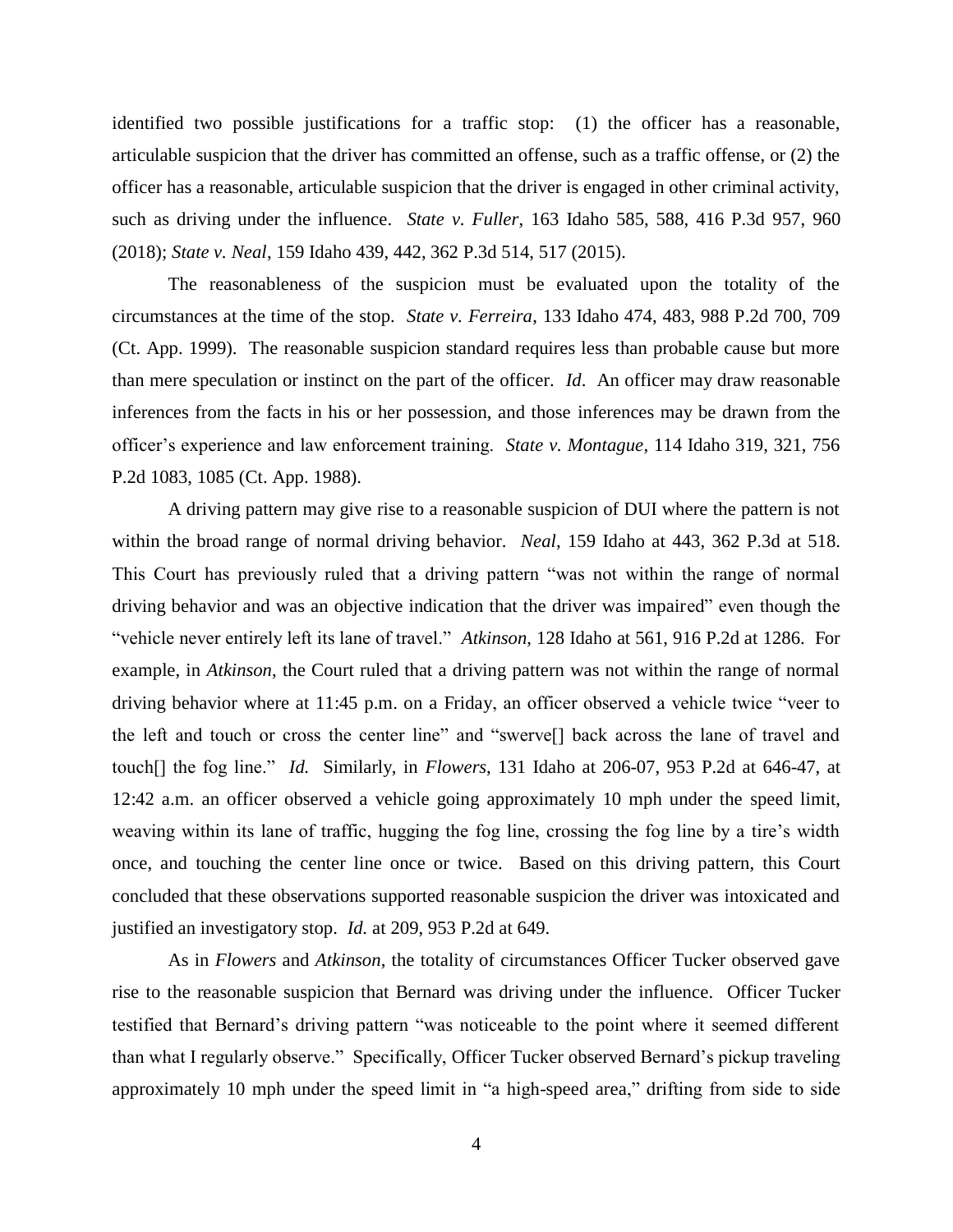within the lane, touching the center white line dividing the lanes, and crossing the solid yellow line into a turn lane. Based on these observations, we conclude Officer Tucker had reasonable suspicion that Bernard was driving under the influence.

We disagree with Bernard's argument on appeal that the magistrate court "erroneously equated [Officer Tucker's] testimony that [Bernard's] low speed was sufficiently outside the range of normal to catch his attention with the conclusion that [Bernard's] overall driving pattern fell outside the broad range of normal driving behavior" and that Officer Tucker "expressly testified to the contrary." Although Officer Tucker testified that, after observing the pickup drifting and traveling under the speed limit, he did not believe he had "a reason to stop [the pickup] at that moment," he concluded he did have reasonable suspicion later after the pickup crossed the yellow center line. During the suppression hearing, Bernard's counsel inquired about Bernard's overall driving pattern, "I mean, it looks like pretty normal driving, right?" In response, Officer Tucker testified, "I follow a lot of cars. It was noticeable to the point where it seemed different than what I regularly observed." Contrary to Bernard's suggestion on appeal, this testimony was not limited only to Officer Tucker's observation of the pickup traveling under the speed limit. Based on this and other testimony, substantial evidence supports the magistrate court's conclusion that Officer Tucker had reasonable suspicion to initiate the traffic stop.

Bernard also argues he did not violate I.C. § 49-637(1) "when his tires briefly crossed into the center turning lane." During the suppression hearing, Officer Tucker testified that he observed Bernard "cross[] the double yellow or the yellow dashed dividing line into the center turn lane"; he believed this conduct was "an actual offense of Idaho [C]ode"; and he stopped Bernard based on that offense "coupled with [Bernard's driving] pattern." Addressing Officer Tucker's testimony that he believed Bernard committed an actual traffic offense, the magistrate court stated:

Since the officer didn't tell me what he believed that ordinance to be, I can't make a factual finding that [Bernard] did, in fact, violate the ordinance because I don't know which ordinance he's talking about. I assume that that is Idaho Code 49-637. But, again, he didn't tell me that so I don't know that. So I feel like my ruling must be based on the totality of the circumstances to constitute reasonable and articulable suspicion rather than on violation of a specific statute.

Despite the magistrate court's express statement that it could not rule whether Bernard violated I.C. § 49-637, he argues on appeal that he did not violate I.C. § 49-637(1). This Court will not review an appellant's assignment of error unless the record discloses an adverse ruling